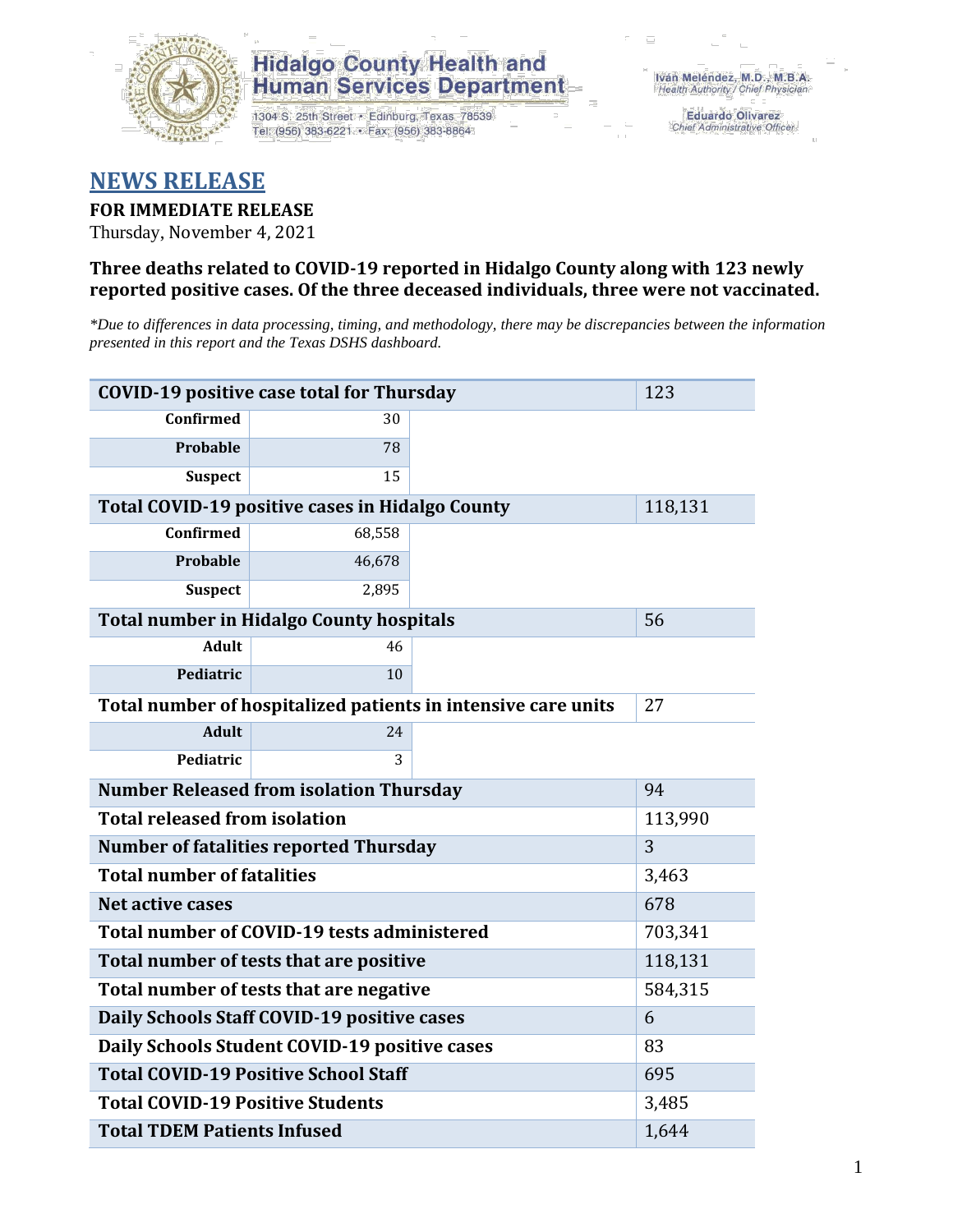

## **Hidalgo County Health and Human Services Department**

1304 S. 25th Street · Edinburg, Texas 78539 Tel: (956) 383-6221 · Fax: (956) 383-8864

**Eduardo Olivarez** Chief Administrative Officer

*Hidalgo County uses the case status definition provided by the Texas Department of State Health Service's 2020 Epi Case Criteria Guide revised November 2020.*

- *1. Confirmed: A person who has tested positive through a molecular or PCR (oral or nasal swabs) test that looks for the presence of the virus's genetic material.*
- *2. Probable: A person who meets presumptive laboratory evidence through detection of COVID-19 by antigen test in a respiratory specimen.*
- *3. Suspect: A person who meets supported laboratory evidence through detection of specific antibodies in serum, plasma, whole body, and no prior history of being confirmed or probable case.*

*For more information of case status definition for COVID-19, please refer to:*

<https://www.dshs.state.tx.us/IDCU/investigation/epi-case-criteria-guide/2020-Epi-Case-Criteria-Guide.pdf>

|   | Age<br><b>Range</b> | <b>Gender</b> | <b>City</b>    |
|---|---------------------|---------------|----------------|
| 1 | $70+$               | Male          | <b>Mission</b> |
| 2 | 70+                 | Female        | Mission        |
| 3 | 70+                 | Female        | Undisclosed    |

### The deaths include: Case Breakdown by Age Group:

| <b>Age Range</b> | <b>Number of Cases</b> |
|------------------|------------------------|
| $0 - 11$         | 20                     |
| 12-19            | 20                     |
| 20s              | 16                     |
| 30 <sub>s</sub>  | 12                     |
| 40s              | 20                     |
| 50s              | 16                     |
| 60s              | 9                      |
| $70+$            | 10                     |
| Total:           | 123                    |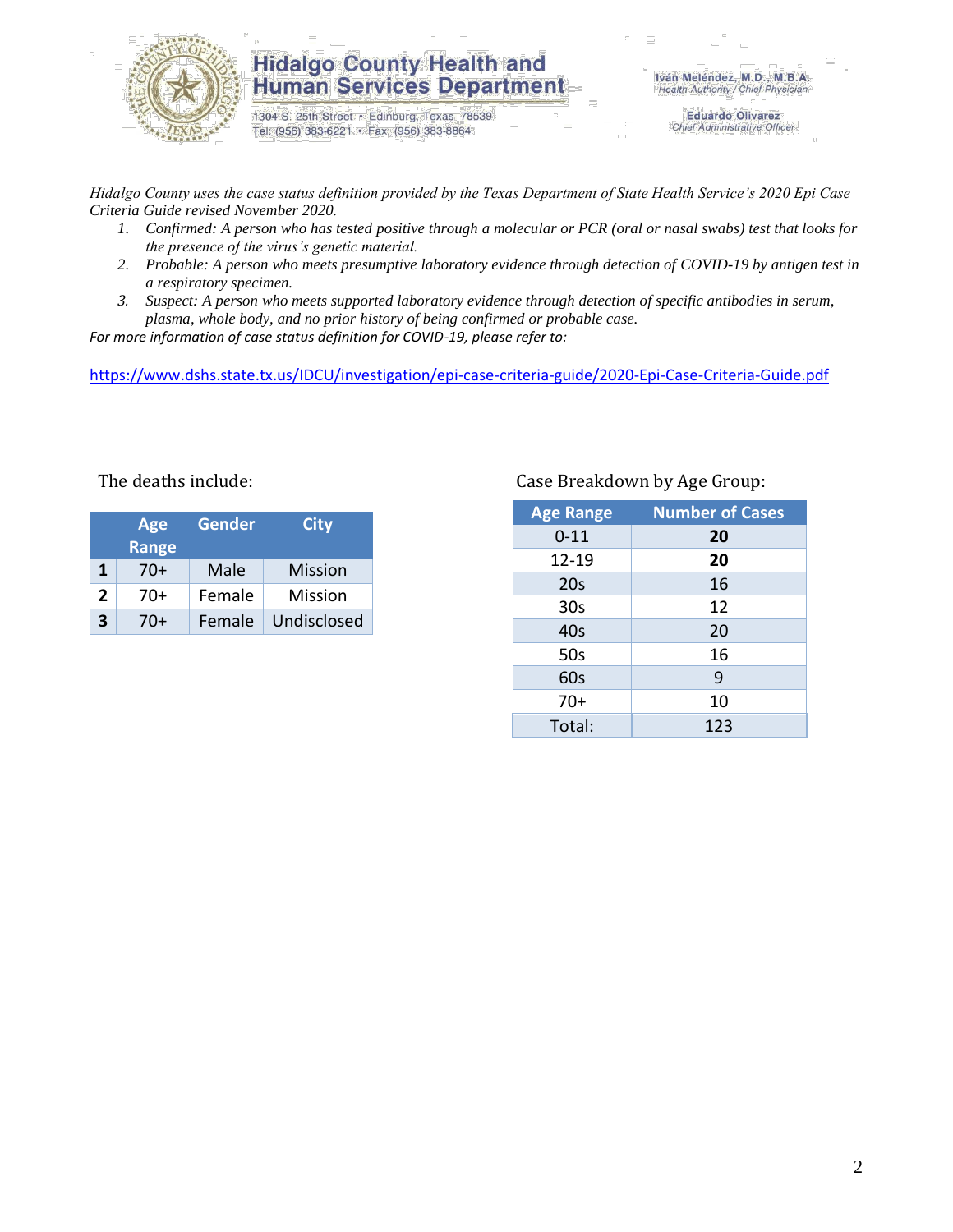

# **Hidalgo County Health and<br>Human Services Department**

1304 S. 25th Street • Edinburg, Texas 78539<br>Tel: (956) 383-6221 • Fax: (956) 383-8864

Eduardo Olivarez<br>Chief Administrative Officer

### Thursday, November 4, 2021 positive cases include:

|                         | <b>Age Range</b> | <b>Gender</b>                                                                                              | <b>City</b> |    | <b>Age Range</b> | <b>Gender</b>                                                                                              | <b>City</b> |
|-------------------------|------------------|------------------------------------------------------------------------------------------------------------|-------------|----|------------------|------------------------------------------------------------------------------------------------------------|-------------|
| $\mathbf{1}$            | $0 - 19$         | M                                                                                                          | Alamo       | 63 | $0 - 19$         | F                                                                                                          | Mission     |
| 2                       | 40s              | M                                                                                                          | Alamo       | 64 | $0 - 19$         | F                                                                                                          | Mission     |
| 3                       | 60s              | F                                                                                                          | Alamo       | 65 | $0 - 19$         | F                                                                                                          | Mission     |
| 4                       | $70+$            | F                                                                                                          | Alamo       | 66 | 20s              | M                                                                                                          | Mission     |
| 5                       | $70+$            | F                                                                                                          | Alamo       | 67 | 20s              | F                                                                                                          | Mission     |
| 6                       | $0 - 19$         | F                                                                                                          | Alton       | 68 | 20s              | F                                                                                                          | Mission     |
| $\overline{\mathbf{z}}$ | 40s              | F                                                                                                          | Alton       | 69 | 20s              | F                                                                                                          | Mission     |
| 8                       | 20s              | M                                                                                                          | Donna       | 70 | 20s              | M                                                                                                          | Mission     |
| 9                       | 30 <sub>s</sub>  | M                                                                                                          | Donna       | 71 | 20s              | F                                                                                                          | Mission     |
| 10                      | 30 <sub>s</sub>  | F                                                                                                          | Donna       | 72 | 20s              | M                                                                                                          | Mission     |
| 11                      | 40s              | M                                                                                                          | Donna       | 73 | 30 <sub>s</sub>  | ${\sf M}$                                                                                                  | Mission     |
| 12                      | 50s              | F                                                                                                          | Donna       | 74 | 40s              | F                                                                                                          | Mission     |
| 13                      | $0 - 19$         | F                                                                                                          | Edinburg    | 75 | 40s              | F                                                                                                          | Mission     |
| 14                      | $0 - 19$         | M                                                                                                          | Edinburg    | 76 | 40s              | F                                                                                                          | Mission     |
| 15                      | $0 - 19$         | $\mathsf{M}% _{T}=\mathsf{M}_{T}\!\left( a,b\right) ,\ \mathsf{M}_{T}=\mathsf{M}_{T}\!\left( a,b\right) ,$ | Edinburg    | 77 | 50s              | $\mathsf{M}% _{T}=\mathsf{M}_{T}\!\left( a,b\right) ,\ \mathsf{M}_{T}=\mathsf{M}_{T}\!\left( a,b\right) ,$ | Mission     |
| 16                      | $0 - 19$         | F                                                                                                          | Edinburg    | 78 | 50s              | F                                                                                                          | Mission     |
| 17                      | 20s              | F                                                                                                          | Edinburg    | 79 | 50s              | $\mathsf{M}% _{T}=\mathsf{M}_{T}\!\left( a,b\right) ,\ \mathsf{M}_{T}=\mathsf{M}_{T}\!\left( a,b\right) ,$ | Mission     |
| 18                      | 20s              | M                                                                                                          | Edinburg    | 80 | 50s              | F                                                                                                          | Mission     |
| 19                      | 20s              | F                                                                                                          | Edinburg    | 81 | 50s              | M                                                                                                          | Mission     |
| 20                      | 20s              | F                                                                                                          | Edinburg    | 82 | 50s              | F                                                                                                          | Mission     |
| 21                      | 30 <sub>s</sub>  | $\mathsf F$                                                                                                | Edinburg    | 83 | 50s              | F                                                                                                          | Mission     |
| 22                      | 30 <sub>s</sub>  | M                                                                                                          | Edinburg    | 84 | 60s              | F                                                                                                          | Mission     |
| 23                      | 40s              | F                                                                                                          | Edinburg    | 85 | 60s              | F                                                                                                          | Mission     |
| 24                      | 40s              | F                                                                                                          | Edinburg    | 86 | 60s              | M                                                                                                          | Mission     |
| 25                      | 40s              | F                                                                                                          | Edinburg    | 87 | $70+$            | F                                                                                                          | Mission     |
| 26                      | 50s              | F                                                                                                          | Edinburg    | 88 | $0 - 19$         | F                                                                                                          | Pharr       |
| 27                      | 50s              | M                                                                                                          | Edinburg    | 89 | 20s              | F                                                                                                          | Pharr       |
| 28                      | 70+              | М                                                                                                          | Edinburg    | 90 | 30s              | M                                                                                                          | Pharr       |
| 29                      | 30 <sub>s</sub>  | M                                                                                                          | Hidalgo     | 91 | 30 <sub>s</sub>  | $\mathsf{M}% _{T}=\mathsf{M}_{T}\!\left( a,b\right) ,\ \mathsf{M}_{T}=\mathsf{M}_{T}\!\left( a,b\right) ,$ | Pharr       |
| 30                      | $0 - 19$         | M                                                                                                          | McAllen     | 92 | 30 <sub>s</sub>  | M                                                                                                          | Pharr       |
| 31                      | $0 - 19$         | M                                                                                                          | McAllen     | 93 | 40s              | F                                                                                                          | Pharr       |
| 32                      | $0 - 19$         | F                                                                                                          | McAllen     | 94 | 40s              | M                                                                                                          | Pharr       |
| 33                      | $0 - 19$         | F                                                                                                          | McAllen     | 95 | 60s              | M                                                                                                          | Pharr       |
| 34                      | $0 - 19$         | M                                                                                                          | McAllen     | 96 | 60s              | F                                                                                                          | Pharr       |
| 35                      | $0 - 19$         | F                                                                                                          | McAllen     | 97 | 60s              | $\mathsf{M}% _{T}=\mathsf{M}_{T}\!\left( a,b\right) ,\ \mathsf{M}_{T}=\mathsf{M}_{T}\!\left( a,b\right) ,$ | Pharr       |
| 36                      | $0 - 19$         | M                                                                                                          | McAllen     | 98 | $70+$            | M                                                                                                          | Pharr       |